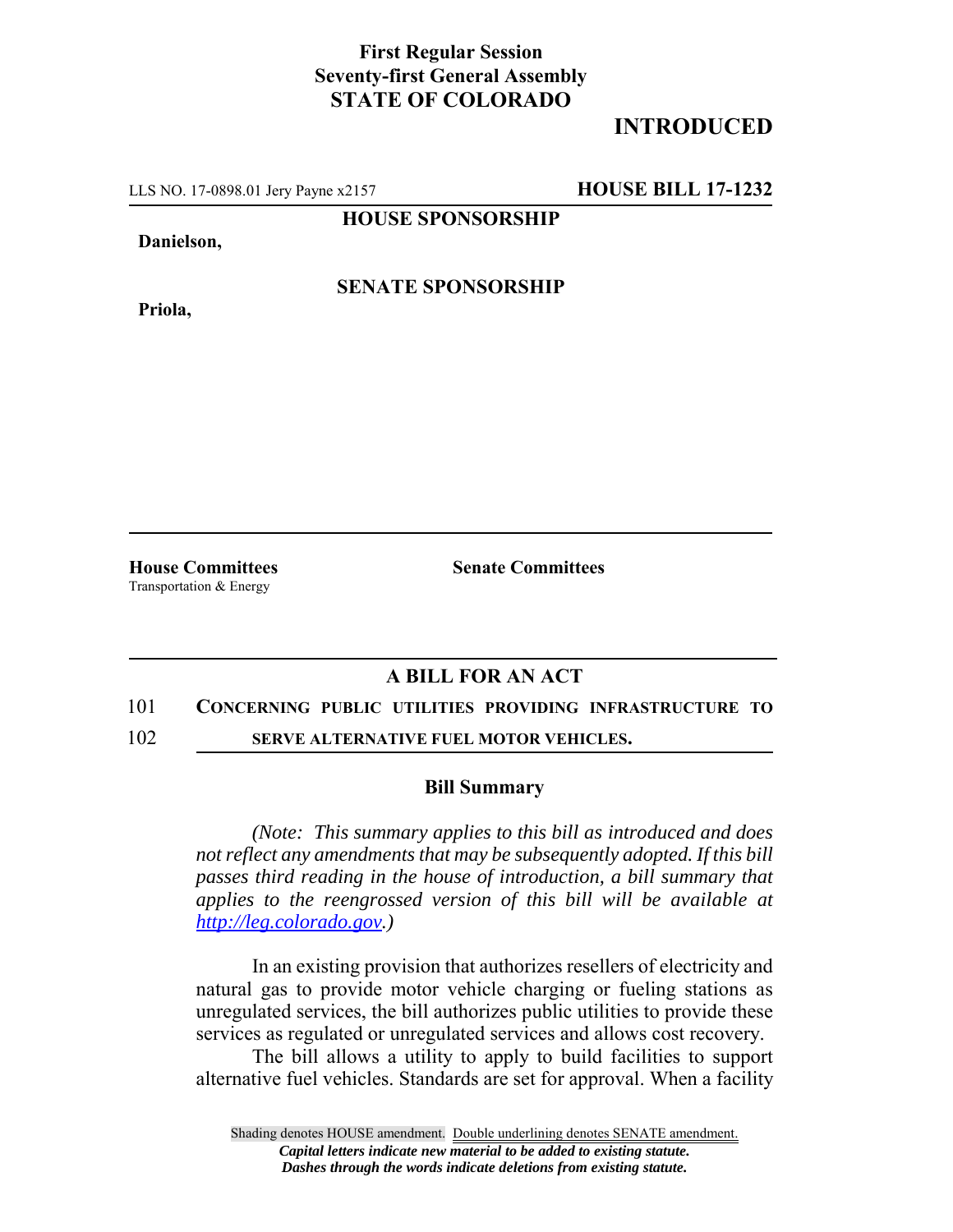is built, the rate and charges for the services:

- May allow a return on any investment made by an electric public utility at the electric public utility's most recent rate of return on equity approved by the commission;
- ! May allow a return on any investment made by a natural gas public utility at the utility's weighted average cost of capital at the public utility's most recent rate of return on equity approved by the commission; and
- ! Must be recovered from all customers of an electric or natural gas public utility in a manner that is similar to the recovery of distribution system investments.

*Be it enacted by the General Assembly of the State of Colorado:*

- 
- **SECTION 1. Legislative declaration.** (1) The general assembly
- finds and declares that:
- 

(a) Widespread adoption of alternative fuel vehicles is necessary

 to diversify the transportation fuel mix, improve national security, and protect air quality;

- (b) The number of electric and natural gas vehicles registered in Colorado has seen growth of eighty-five percent over the last three years, and, with expanded infrastructure investment, future growth is projected to accelerate;
- (c) This growth will be assisted by investments in infrastructure necessary to maximize the benefits of the expanding electric and natural gas vehicle market;
- (d) Widespread adoption of alternative fuel vehicles requires that electric and natural gas utilities increase access to the use of electricity and natural gas as transportation fuels;
- (e) Widespread adoption of alternative fuel vehicles should provide consumers with fuel cost savings;
- (f) Widespread adoption of alternative fuel vehicles should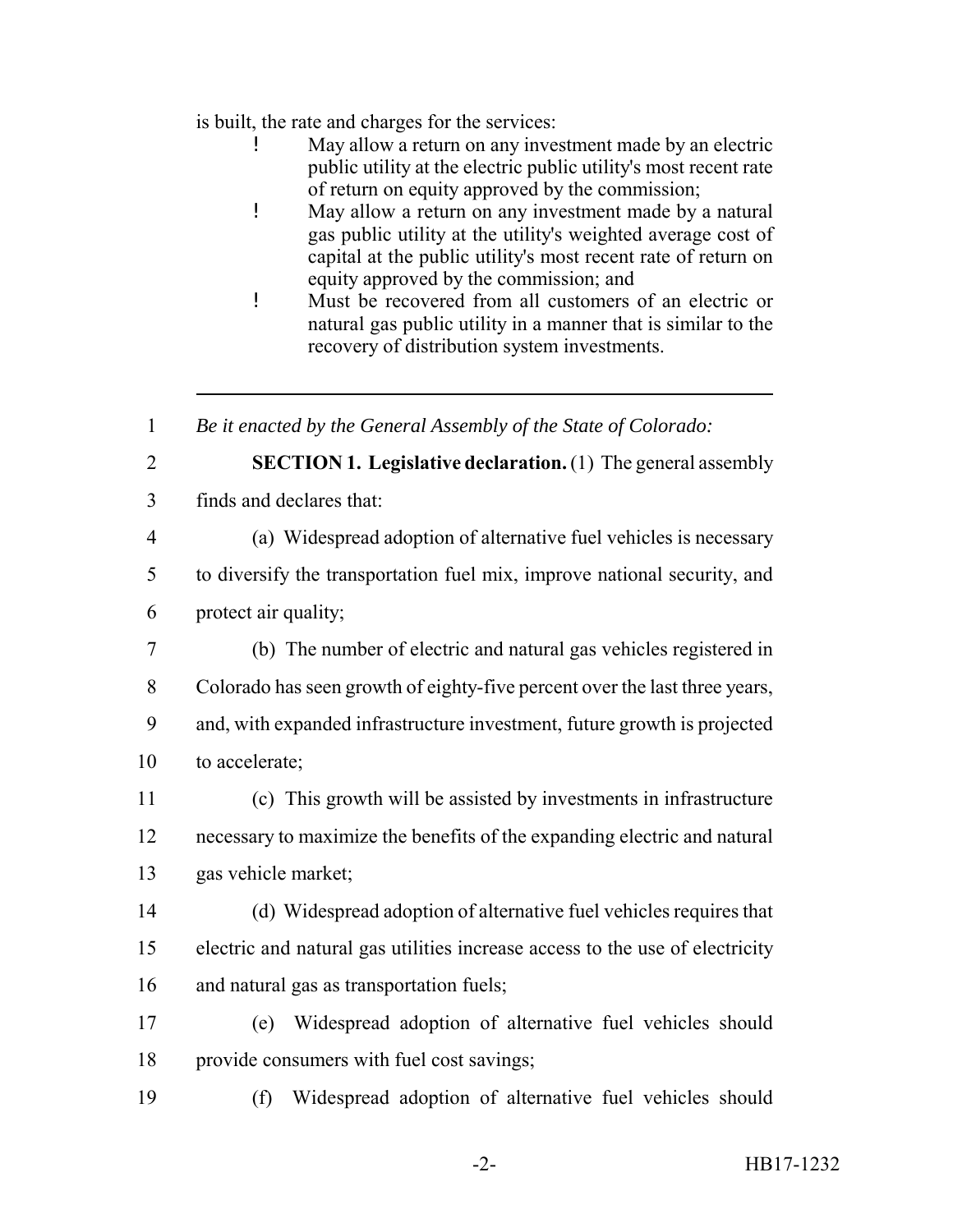stimulate innovation, competition, and increased choices in charging and fueling equipment and charging and fueling networks and should also attract private capital investments and create high-quality jobs in Colorado; and

 (g) Widespread adoption of alternative fuel vehicles should improve the electric public utility's electrical system efficiency and operational flexibility, including the ability of an electric public utility to integrate variable generating resources and to make use of off-peak generation resources.

 **SECTION 2.** In Colorado Revised Statutes, 40-1-103.3, **amend** (2) as follows:

 **40-1-103.3. Alternative fuel vehicles - definition.** (2) For the 13 purposes of articles 1 to 7 of this title TITLE 40, persons generating electricity for use in alternative fuel vehicle charging or fueling facilities as authorized by subsection (4) of this section, persons reselling electricity supplied by a public utility, or persons reselling compressed or liquefied natural gas, liquefied petroleum gas, or any component parts or by-products to governmental entities or to the public for use as fuel in alternative fuel vehicles or buying electricity stored in such vehicles for resale are not subject to regulation as a public utility. Electric and natural gas public utilities may provide the services described in this subsection (2) as unregulated OR REGULATED services. and these unregulated services 23 may not be subsidized by the regulated services of the electric or natural 24 gas public utility.

 **SECTION 3.** In Colorado Revised Statutes, **add** 40-3-116 as follows:

**40-3-116. Alternative fuel vehicle programs - rates.** (1) THE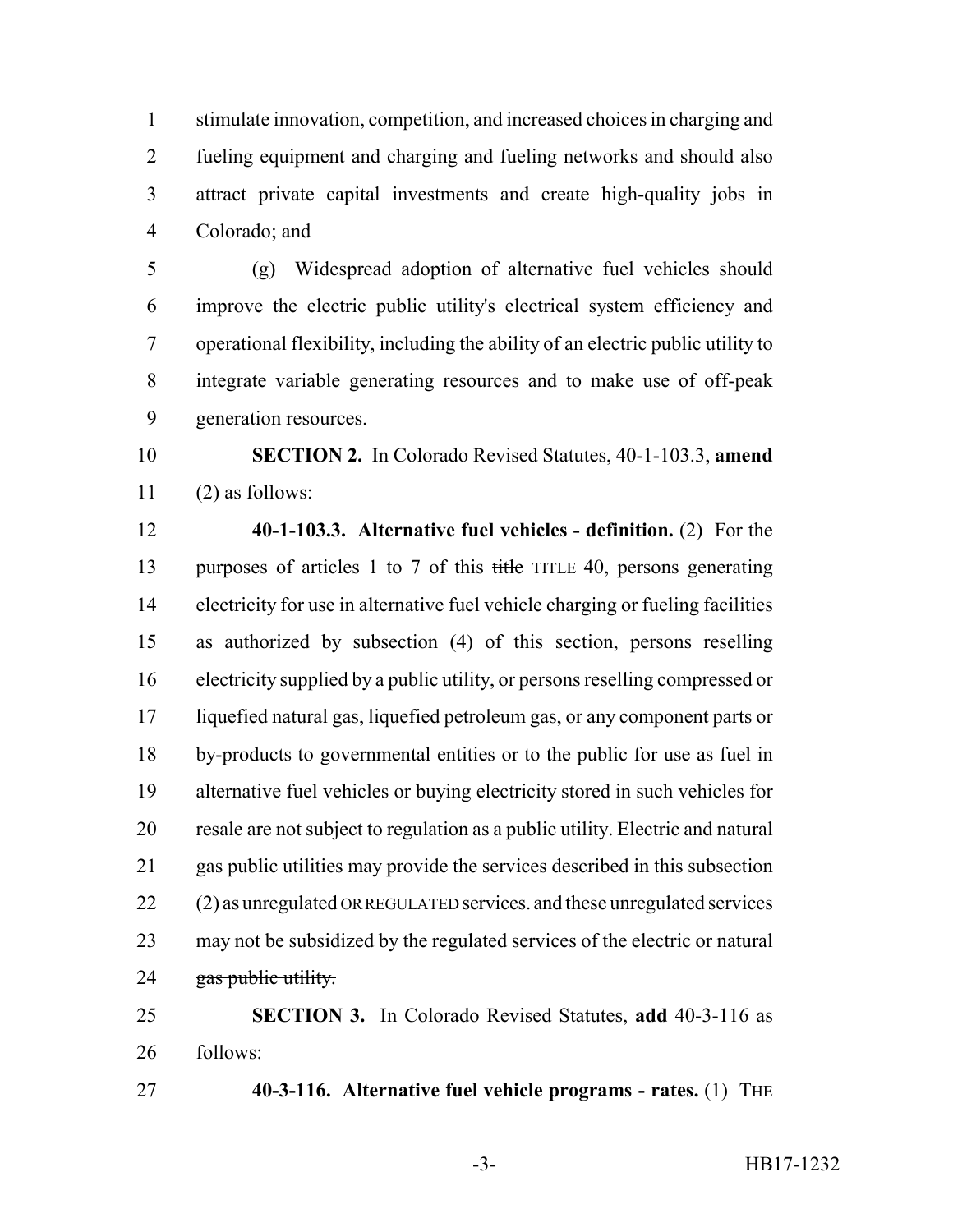RATES AND CHARGES SCHEDULE FOR SERVICES PROVIDED BY A PROGRAM CREATED UNDER SECTION 40-5-107:

 (a) MAY ALLOW A RETURN, INCLUDING BY ALLOWING A UTILITY TO EARN A RATE OF RETURN ON REBATES PROVIDED TO CUSTOMERS THROUGH A TRANSPORTATION ELECTRIFICATION PROGRAM, BASED ON THE UTILITY'S WEIGHTED AVERAGE COST OF CAPITAL, ON ANY INVESTMENT MADE BY AN ELECTRIC PUBLIC UTILITY, UNDER SECTION 40-5-107, AT THE ELECTRIC PUBLIC UTILITY'S MOST RECENT RATE OF RETURN ON EQUITY APPROVED BY THE COMMISSION;

 (b) MAY ALLOW A RETURN ON ANY INVESTMENT MADE BY A 11 NATURAL GAS PUBLIC UTILITY UNDER SECTION 40-5-107, BASED ON THE UTILITY'S WEIGHTED AVERAGE COST OF CAPITAL, AT THE PUBLIC UTILITY'S MOST RECENT RATE OF RETURN ON EQUITY APPROVED BY THE COMMISSION; AND

 (c) MUST BE RECOVERED FROM ALL CUSTOMERS OF AN ELECTRIC OR NATURAL GAS PUBLIC UTILITY IN A MANNER THAT IS SIMILAR TO THE RECOVERY OF DISTRIBUTION SYSTEM INVESTMENTS.

 **SECTION 4.** In Colorado Revised Statutes, **add** 40-5-107 as follows:

 **40-5-107. Alternative fuel vehicle programs.** (1) EACH ELECTRIC PUBLIC UTILITY MAY FILE, OR THE COMMISSION MAY REQUEST AN ELECTRIC PUBLIC UTILITY TO FILE, AN APPLICATION FOR A PROGRAM TO SUPPORT WIDESPREAD TRANSPORTATION ELECTRIFICATION IN A FORM AND MANNER PRESCRIBED BY THE COMMISSION.

 (2) EACH NATURAL GAS PUBLIC UTILITY MAY FILE, OR THE COMMISSION MAY REQUEST A NATURAL GAS PUBLIC UTILITY TO FILE, AN APPLICATION FOR A PROGRAM TO SUPPORT GREATER ADOPTION OF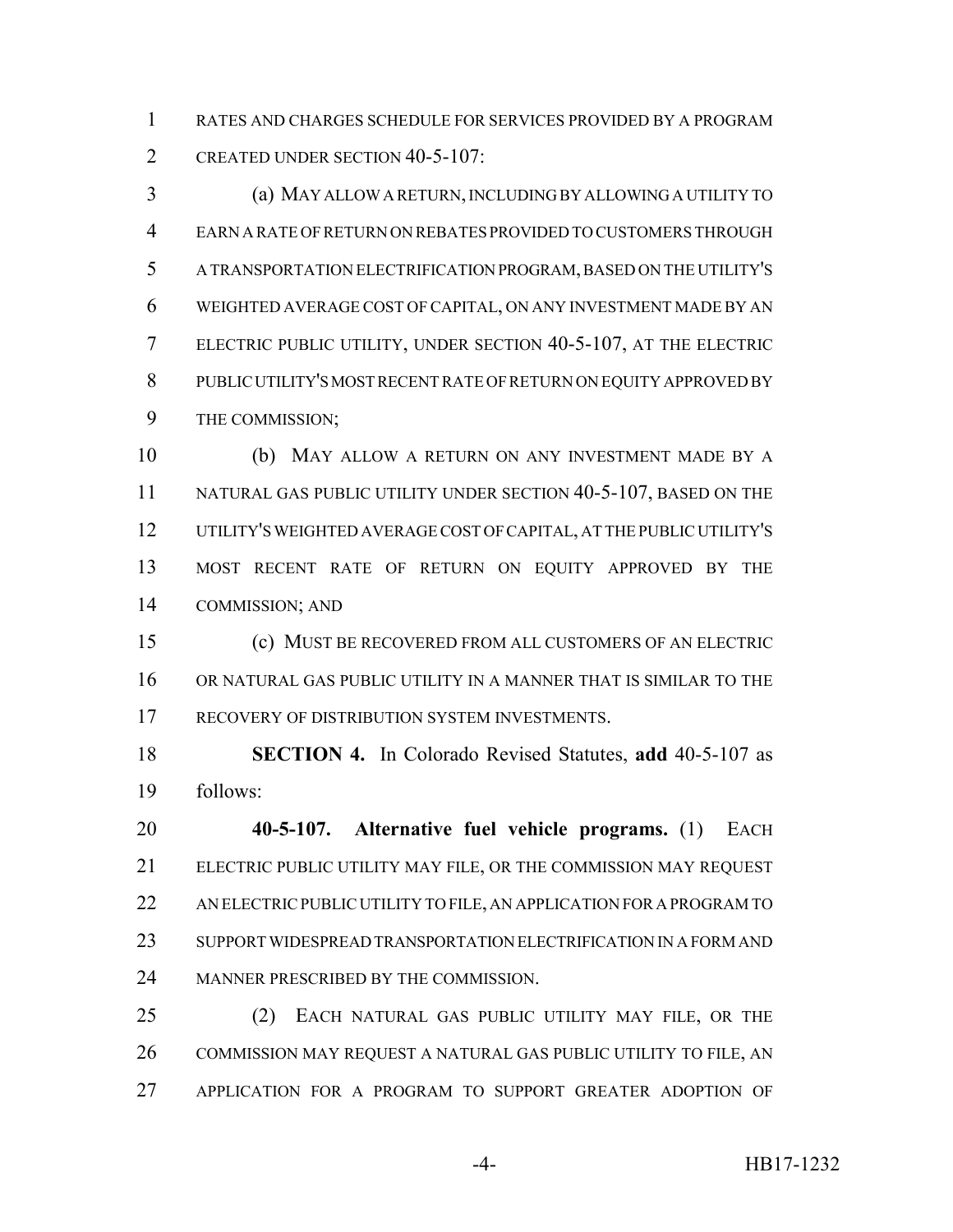NATURAL GAS VEHICLES, IN A FORM AND MANNER PRESCRIBED BY THE PUBLIC UTILITIES COMMISSION.

 (3) WHEN CONSIDERING TRANSPORTATION ELECTRIFICATION PROGRAMS AND DETERMINING COST RECOVERY FOR INVESTMENTS AND OTHER EXPENDITURES RELATED TO PROGRAMS PROPOSED BY AN ELECTRIC PUBLIC UTILITY UNDER SUBSECTION (1) OF THIS SECTION, THE COMMISSION MAY CONSIDER WHETHER THE INVESTMENTS AND OTHER EXPENDITURES ARE:

 (a) CONSISTENT WITH THE PUBLIC UTILITY'S LONG-TERM 10 INTEGRATED RESOURCE PLANNING;

(b) PRUDENT, AS DETERMINED BY THE COMMISSION;

 (c) REASONABLY EXPECTED TO BE USED AND USEFUL, AS 13 DETERMINED BY THE COMMISSION;

 (d) REASONABLY EXPECTED TO IMPROVE THE ELECTRIC PUBLIC UTILITY'S LONG-TERM ELECTRICAL SYSTEM EFFICIENCY AND OPERATIONAL FLEXIBILITY;

 (e) REASONABLY EXPECTED TO STIMULATE INNOVATION, COMPETITION, AND INCREASED CONSUMER CHOICES IN ELECTRIC VEHICLE CHARGING AND RELATED INFRASTRUCTURE AND SERVICES;

 (f) REASONABLY EXPECTED TO SUPPORT WIDESPREAD TRANSPORTATION ELECTRIFICATION;

 (g) REASONABLY EXPECTED TO INCREASE ACCESS TO THE USE OF ELECTRICITY AS A TRANSPORTATION FUEL; OR

 (h) REASONABLY EXPECTED TO PROVIDE COMPETITIVELY PRICED POWER TO CONSUMERS WHO CHARGE ELECTRIC VEHICLES IN A MANNER CONSISTENT WITH ELECTRIC GRID CONDITIONS.

(4) WHEN CONSIDERING NATURAL GAS VEHICLE PROGRAMS AND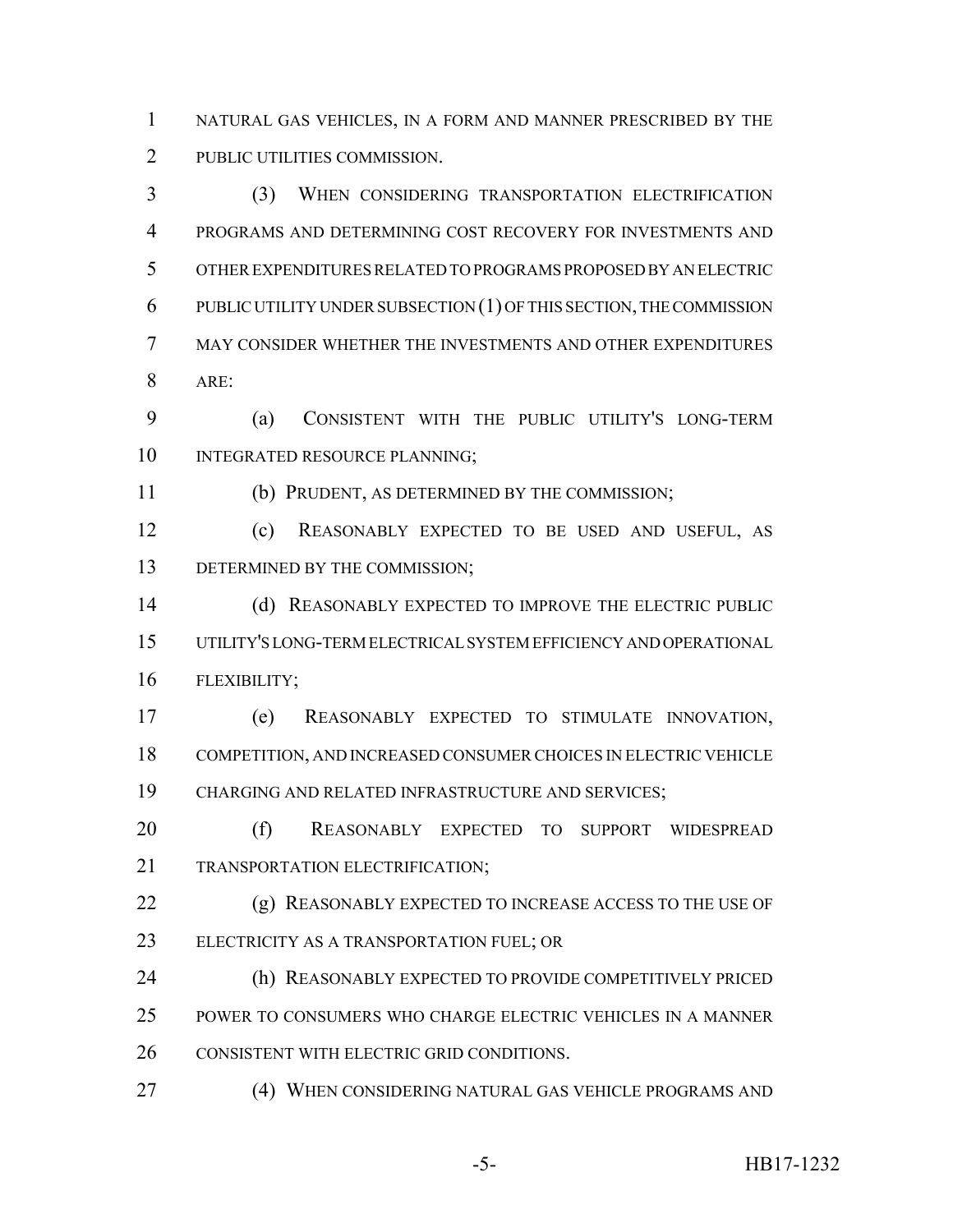DETERMINING COST RECOVERY FOR INVESTMENTS AND OTHER EXPENDITURES RELATED TO PROGRAMS PROPOSED BY A NATURAL GAS PUBLIC UTILITY IN ACCORDANCE WITH SUBSECTION (2) OF THIS SECTION, THE COMMISSION MAY CONSIDER WHETHER THE INVESTMENTS AND OTHER EXPENDITURES ARE:

(a) PRUDENT, AS DETERMINED BY THE COMMISSION;

 (b) REASONABLY EXPECTED TO BE USED AND USEFUL, AS DETERMINED BY THE COMMISSION;

 (c) REASONABLY EXPECTED TO IMPROVE THE NATURAL GAS 10 UTILITY'S LONG-TERM SYSTEM EFFICIENCY;

 (d) REASONABLY EXPECTED TO STIMULATE INNOVATION, COMPETITION, AND INCREASED CONSUMER CHOICES IN NATURAL GAS FUELING AND RELATED INFRASTRUCTURE AND SERVICES;

 (e) REASONABLY EXPECTED TO SUPPORT WIDESPREAD USE OF NATURAL GAS VEHICLES;

 (f) REASONABLY EXPECTED TO INCREASE ACCESS TO THE USE OF NATURAL GAS AS A TRANSPORTATION FUEL; OR

 (g) REASONABLY EXPECTED TO PROVIDE COMPETITIVELY PRICED FUEL TO CONSUMERS.

 **SECTION 5. Act subject to petition - effective date.** This act takes effect at 12:01 a.m. on the day following the expiration of the ninety-day period after final adjournment of the general assembly (August 9, 2017, if adjournment sine die is on May 10, 2017); except that, if a referendum petition is filed pursuant to section 1 (3) of article V of the state constitution against this act or an item, section, or part of this act within such period, then the act, item, section, or part will not take effect unless approved by the people at the general election to be held in